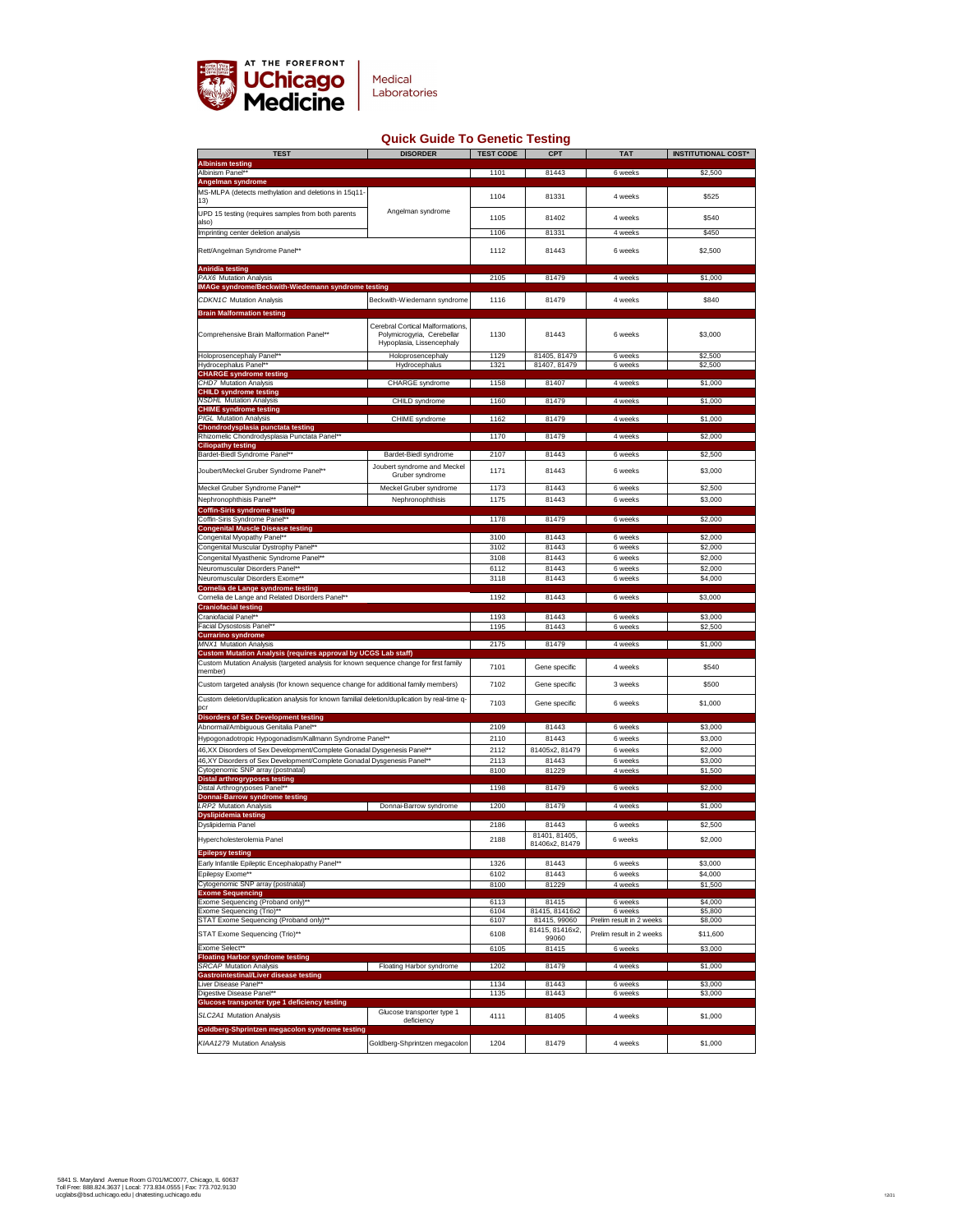

## **Quick Guide To Genetic Testing**

| <b>TEST</b>                                                                                           | <b>DISORDER</b>                                                | <b>TEST CODE</b> | <b>CPT</b>                              | <b>TAT</b> | <b>INSTITUTIONAL COST*</b> |
|-------------------------------------------------------------------------------------------------------|----------------------------------------------------------------|------------------|-----------------------------------------|------------|----------------------------|
| <b>Hereditary Cancer testing</b>                                                                      |                                                                |                  |                                         |            |                            |
| Comprehensive Hereditary Cancer Panel**                                                               |                                                                | 5144             | 81443                                   | 6 weeks    | \$3,000                    |
| Hereditary Breast and Ovarian Cancer Panel**                                                          |                                                                | 5150             | 81432, 81433                            | 6 weeks    | \$2,500                    |
| Lynch Syndrome Panel**                                                                                |                                                                | 5151             | 81292, 81295,<br>81298, 81317,<br>81479 | 6 weeks    | \$2,000                    |
| <b>Hereditary Colorectal Cancer Panel**</b>                                                           |                                                                | 5154             | 81435, 81436<br>81162, 81292,           | 6 weeks    | \$2,500                    |
| Hereditary Prostate Cancer Panel**                                                                    |                                                                | 5155             | 81295, 81298,<br>81317, 81479           | 6 weeks    | \$2,000                    |
| <b>Hereditary Myeloid Malignancy Panel**</b>                                                          |                                                                | 5165             | 81443                                   | 6 weeks    | \$3,000                    |
| Hereditary Leukemia and Breast Cancer Panel**                                                         |                                                                | 5142             | 81443                                   | 6 weeks    | \$3,000                    |
| Hereditary Hematopoietic Malignancy/Immunodeficiency Predisposition Panel**                           |                                                                | 5166             | 81443                                   | 6 weeks    | \$3,000                    |
| Hereditary Lymphoid Malignancy/Immunodeficiency Predisposition Panel**                                |                                                                | 5158             | 81443                                   | 6 weeks    | \$3,000                    |
| Diamond-Blackfan Anemia Panel**                                                                       |                                                                | 5159             | 81405, 81479                            | 6 weeks    | \$2,500                    |
| Telomere Biology Disorder/Dyskeratosis Congenita Panel**                                              |                                                                | 5114             | 81345, 81479                            | 6 weeks    | \$2,500                    |
| <b>Fanconi Anemia Panel**</b>                                                                         |                                                                | 5160             | 81443                                   | 6 weeks    | \$2,500                    |
| Mesothelioma Panel**                                                                                  |                                                                | 5164             | 81443                                   | 6 weeks    | \$2,500                    |
| Hereditary Melanoma Panel**                                                                           |                                                                | 5161             | 81162, 81404,                           | 6 weeks    | \$2,500                    |
| Hereditary Gastric Cancer Panel**                                                                     |                                                                | 5121             | 81405, 81479<br>81443                   | 6 weeks    | \$2,500                    |
|                                                                                                       |                                                                |                  | 81437, 81404,                           |            |                            |
| Hereditary Pheochromocytoma and Paraganglioma Panel**                                                 |                                                                | 5122             | 81406, 81408,<br>81479                  | 6 weeks    | \$2,500                    |
|                                                                                                       |                                                                |                  | 81201, 81203,                           |            |                            |
| <b>Hereditary Thyroid Cancer Panel**</b>                                                              |                                                                | 5145             | 81321, 81323,<br>81479                  | 4 weeks    | \$2,000                    |
| Inherited Bone Marrow Failure Panel**                                                                 |                                                                | 5133             | 81443                                   | 6 weeks    | \$3,000                    |
| Severe Congenital Neutropenia Panel**                                                                 |                                                                | 5162             | 81406, 81479                            | 6 weeks    | \$2,000                    |
| <b>SMARCA4 Mutation Analysis</b>                                                                      | Rhabdoid tumor predisposition<br>syndrome testing              | 5163             | 81479                                   | 4 weeks    | \$1,000                    |
| <b>Hereditary Hemorrhagic Telangictasia (HHT)</b>                                                     |                                                                |                  |                                         |            |                            |
| Hereditary Hemorrhagic Telangectasia (HHT) Panel**                                                    |                                                                | 1314             | 81405x2,                                | 6 weeks    | \$2,000                    |
| <b>Hereditary Motor and Sensory Neuropathy with Agenesis of the Corpus Callosum</b>                   |                                                                |                  | 81406x2, 81479                          |            |                            |
|                                                                                                       | <b>Hereditary Motor and Sensory</b>                            |                  |                                         |            |                            |
| <b>SLC12A6 Mutation Analysis</b>                                                                      | Neuropathy with ACC                                            | 1208             | 81479                                   | 4 weeks    | \$1,000                    |
| Hydroxyglutaric Aciduria                                                                              |                                                                |                  |                                         |            |                            |
| 2-Hydroxyglutaric Aciduria Panel**                                                                    |                                                                | 1325             | 81121, 81479                            | 6 weeks    | \$2,000                    |
| <b>Hyperinsulinism, Congenital testing</b>                                                            |                                                                |                  |                                         |            |                            |
| Tier 1 Panel: Diazoxide Unresponsive Hyperinsulinism                                                  |                                                                | 2116             | 81403, 81406,<br>81407, 81479           | 1 week     | \$3,000                    |
| <b>Hyperinsulinism Panel</b>                                                                          | <b>Familial hyperinsulinism</b>                                | 2118             | 81443                                   | 4 weeks    | \$2,500                    |
| Infertility                                                                                           |                                                                |                  |                                         |            |                            |
| Male Infertility Panel**                                                                              |                                                                | 1132             | 81443                                   | 6 weeks    | \$3,000                    |
| <b>Female Infertility Panel**</b>                                                                     |                                                                | 1133             | 81443                                   | 6 weeks    | \$3,000                    |
| Premature Ovarian Failure Panel**                                                                     |                                                                | 2160             | 81406, 81479                            | 6 weeks    | \$3,000                    |
| <b>Intellectual Disability (ID) testing</b>                                                           |                                                                |                  |                                         |            |                            |
| Autosomal Recessive Non-Specific ID Panel**                                                           |                                                                | 1210             | 81443                                   | 6 weeks    | \$3,000                    |
| X-Linked Non-Specific ID Panel**                                                                      |                                                                | 1211             | 81470                                   | 6 weeks    | \$3,000                    |
| Non-Specific ID Panel**                                                                               |                                                                | 1212             | 81443                                   | 6 weeks    | \$3,000                    |
| Intellectual Disability Exome (Trio)**                                                                |                                                                | 6114             | 81415, 81416x2                          | 6 weeks    | \$4,000                    |
| Cytogenomic SNP array (postnatal)                                                                     |                                                                | 8100             | 81229                                   | 4 weeks    | \$1,500                    |
| Kabuki syndrome testing                                                                               |                                                                |                  |                                         |            |                            |
| Kabuki Syndrome Panel**                                                                               |                                                                | 1327             | 81479                                   | 6 weeks    | \$2,000                    |
| <b>Laminopathy testing</b><br><b>LMNA Mutation Analysis (Lamin A/C)</b>                               | <b>Laminopathies</b>                                           | 1218             | 81406                                   | 4 weeks    | \$1,000                    |
| <b>Lipodystrophy testing</b>                                                                          |                                                                |                  |                                         |            |                            |
| Lipodystrophy Panel**                                                                                 |                                                                | 2123             | 81443                                   | 6 weeks    | \$2,500                    |
| <b>Macrocephaly testing</b>                                                                           |                                                                |                  |                                         |            |                            |
| Macrocephaly Panel**                                                                                  |                                                                | 1220             | 81443                                   | 6 weeks    | \$3,000                    |
| MCT8 testing: (NOTE: 3-10cc of blood in a red top tube AND 3-10cc of blood in a purple top EDTA tube) |                                                                |                  |                                         |            |                            |
| Tier 1: Thyroid testing only                                                                          | Allan-Herndon-Dudley<br>syndrome/ <i>MCT8</i> -related thyroid | 2129             | 84436, 84480,<br>84481, 84443,<br>84482 | 2 weeks    | \$350                      |
| Tier 2: SLC16A2 (MCT8) Mutation Analysis<br>(performed after abnormal thyroid testing)                | hormone cell transporter<br>deficiency                         | 2130             | 81404, 81405                            | 4 weeks    | \$1,000                    |
| <b>Menkes disease testing</b>                                                                         |                                                                |                  |                                         |            |                            |
| <b>ATP7A Mutation Analysis</b><br>Menkes disease                                                      |                                                                | 1227             | 81479                                   | 4 weeks    | \$1,000                    |
| Microcephalic Osteodysplastic Primordial Dwarfism                                                     |                                                                |                  |                                         |            |                            |
| <b>Primordial Dwarfism Panel**</b>                                                                    |                                                                | 1233             | 81479                                   | 6 weeks    | \$3,000                    |
| <b>Microcephaly testing</b><br>Microcephaly Panel**                                                   |                                                                | 1237             | 81443                                   | 6 weeks    | \$3,000                    |
| <b>Multiple Congenital Anomaly testing</b>                                                            |                                                                |                  |                                         |            |                            |
| Cytogenomic SNP array (postnatal)                                                                     |                                                                | 8100             | 81229                                   | 4 weeks    | \$1,500                    |

5841 S. Maryland Avenue Room G701/MC0077, Chicago, IL 60637 Toll Free: 888.824.3637 | Local: 773.834.0555 | Fax: 773.702.9130 ucglabs@bsd.uchicago.edu | dnatesting.uchicago.edu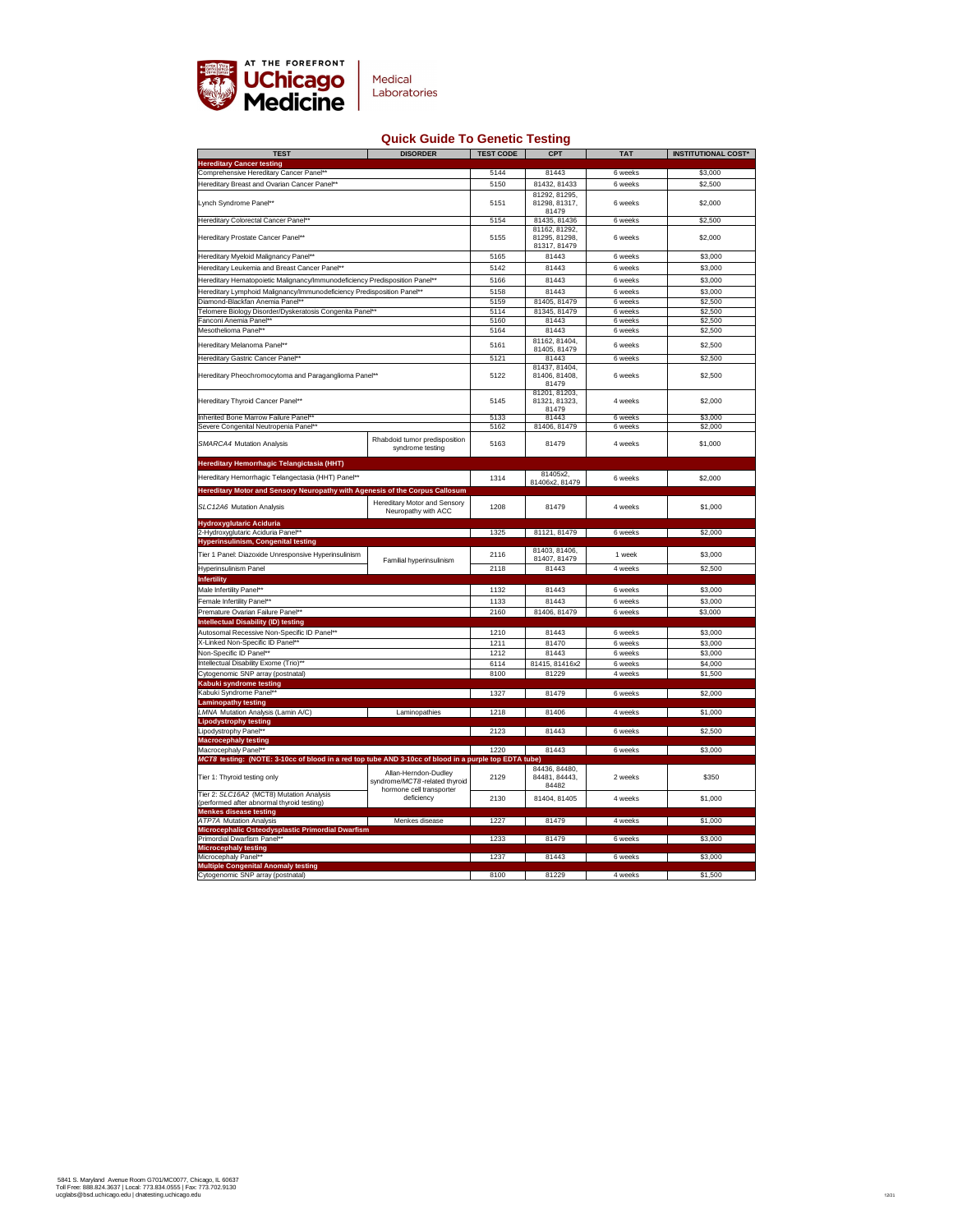

## **Quick Guide To Genetic Testing**

| <b>TEST</b>                                                                                                                         | <b>DISORDER</b>                                                                 | <b>TEST CODE</b> | <b>CPT</b>                     | <b>TAT</b>         | <b>INSTITUTIONAL COST*</b>             |
|-------------------------------------------------------------------------------------------------------------------------------------|---------------------------------------------------------------------------------|------------------|--------------------------------|--------------------|----------------------------------------|
| <b>Movement Disorder testing</b><br>Ataxia Exome**                                                                                  |                                                                                 | 6101             | 81443                          | 6 weeks            | \$4,000                                |
| <b>Ataxia Repeat Expansion Panel</b>                                                                                                |                                                                                 | 4101             | 81177, 81178,<br>81179, 81184, | 2-4 weeks          | \$1,250                                |
| Single Gene Repeat Expansion Analysis - ATN                                                                                         |                                                                                 | 4103             | 81284, 81479<br>81177          | 2-4 weeks          | \$750                                  |
| Single Gene Repeat Expansion Analysis - ATXN1                                                                                       |                                                                                 | 4103             | 81178                          | 2-4 weeks          | \$750                                  |
| Single Gene Repeat Expansion Analysis - ATXN2                                                                                       |                                                                                 | 4103             | 81179                          | 2-4 weeks          | \$750                                  |
| Single Gene Repeat Expansion Analysis - ATXN3                                                                                       |                                                                                 | 4103             | 81180                          | 2-4 weeks          | \$750                                  |
| Single Gene Repeat Expansion Analysis - ATXN7                                                                                       |                                                                                 | 4103             | 81181                          | 2-4 weeks          | \$750                                  |
| Single Gene Repeat Expansion Analysis - ATXN8OS                                                                                     |                                                                                 | 4103             | 81182                          | 2-4 weeks          | \$750                                  |
| Single Gene Repeat Expansion Analysis - ATXN10                                                                                      |                                                                                 | 4103             | 81183                          | 2-4 weeks          | \$750                                  |
| Single Gene Repeat Expansion Analysis - CACNA1A                                                                                     |                                                                                 | 4103             | 81184                          | 2-4 weeks          | \$750                                  |
| Single Gene Repeat Expansion Analysis - FMR1                                                                                        |                                                                                 | 4103             | 81243                          | 2-4 weeks          | \$750                                  |
| Single Gene Repeat Expansion Analysis - FXN                                                                                         |                                                                                 | 4103             | 81284                          | 2-4 weeks          | \$750                                  |
| Single Gene Repeat Expansion Analysis - PPP2R2B                                                                                     |                                                                                 | 4103             | 81343                          | 2-4 weeks          | \$750                                  |
| Single Gene Repeat Expansion Analysis - RFC1**                                                                                      |                                                                                 | 4103             | 81479                          | 2-4 weeks          | \$750                                  |
| Single Gene Repeat Expansion Analysis - TBP                                                                                         |                                                                                 | 4103             | 81344                          | 2-4 weeks          | \$750                                  |
| Comprehensive Ataxia Testing (concurrent testing option)**                                                                          |                                                                                 | 4102             | 81443                          | 6 weeks            | \$5,000<br>\$1,250 (repeat exapansion) |
| Comprehensive Ataxia Testing (reflex testing option)**                                                                              |                                                                                 | 6111             | 81443                          | 6-8 weeks          | \$3.750 (exome)                        |
| Hereditary Spastic Paraplegia Exome**                                                                                               |                                                                                 | 6110             | 81443                          | 6 weeks            | \$4,000                                |
| Dystonia Chorea Parkinson Exome**<br>Neonatal Diabetes Mellitus, Maturity-Onset Diabetes of the Young and Monogenic Obesity testing |                                                                                 | 6115             | 81443                          | 6 weeks            | \$4,000                                |
| <b>Comprehensive Neonatal Diabetes Mutation Analysis</b>                                                                            |                                                                                 | 2136             | 81443                          | 4 weeks            | \$3,500                                |
| 6q24 Methylation-Specific MLPA                                                                                                      | <b>Transient neonatal diabetes</b>                                              | 2137             | 81402                          | 4 weeks            | \$600                                  |
| <b>Neonatal Diabetes Mellitus (NDM) Panel</b>                                                                                       |                                                                                 | 2138             | 81443                          | 4 weeks            | \$3,000                                |
| <b>Monogenic Diabetes Panel</b>                                                                                                     |                                                                                 | 2140             | 81443                          | 6 weeks            | \$3,000                                |
| <b>MODY Panel</b>                                                                                                                   |                                                                                 | 2141             | 81443                          | 6 weeks            | \$2,500                                |
| <b>GCK Mutation Analysis</b>                                                                                                        | MODY type 2                                                                     | 2142             | 81406                          | 4 weeks            | \$850                                  |
| <b>Bardet-Biedl Syndrome Panel**</b>                                                                                                |                                                                                 | 2107             | 81443                          | 6 weeks            | \$2,000                                |
| Non-Syndromic Monogenic Obesity Panel**                                                                                             |                                                                                 | 2169             | 81403, 81406,                  | 6 weeks            | \$2,000                                |
|                                                                                                                                     | <b>Monogenic Obesity</b>                                                        |                  | 81479                          |                    |                                        |
| Monogenic Obesity Panel**                                                                                                           |                                                                                 | 2151             | 81443                          | 6 weeks            | \$3,000                                |
| <b>Neurodegeneration with brain iron accumulation (NBIA) testing</b><br>Neurodegeneration with Brain Iron Accumulation Panel**      |                                                                                 | 1254             | 81479                          | 6 weeks            | \$2,000                                |
| <b>Neuronal Ceroid- Lipofuscinoses testing</b>                                                                                      |                                                                                 |                  |                                |                    |                                        |
| <b>Neuronal Ceroid-Lipofuscinoses Panel**</b><br>Nicolaides-Baraitser syndrome testing                                              |                                                                                 | 4113             | 81406, 81479                   | 6 weeks            | \$2,000                                |
| <b>SMARCA2 Mutation Analysis</b>                                                                                                    | Nicolaides-Baraitser syndrome                                                   | 1262             | 81479                          | 4 weeks            | \$1,000                                |
|                                                                                                                                     |                                                                                 |                  |                                |                    |                                        |
| <b>Noonan syndrome testing</b><br>Noonan Syndrome Panel**                                                                           |                                                                                 | 1312             | 81442                          | 6 weeks            | \$2,000                                |
| Oculodentodigital dysplasia testing                                                                                                 |                                                                                 |                  |                                |                    |                                        |
| <b>GJA1 Mutation Analysis</b><br>Oral-facial-digital syndrome testing                                                               |                                                                                 | 1264             | 81479                          | 4 weeks            | \$540                                  |
| <b>OFD1 Mutation Analysis</b>                                                                                                       | Oral-facial-digital syndrome                                                    | 1265             | 81479                          | 4 weeks            | \$1,000                                |
| <b>Pancreatic Agenesis</b><br><b>Pancreatic Agenesis Panel**</b>                                                                    | <b>Pancreatic Agenesis</b>                                                      | 2179             | 81404, 81479                   | 6 weeks            | \$2,000                                |
| <b>Pitt-Hopkins syndrome testing</b>                                                                                                |                                                                                 |                  |                                |                    |                                        |
| <b>TCF4 Mutation Analysis</b>                                                                                                       | Pitt-Hopkins syndrome                                                           | 1267             | 81405, 81406                   | 4 weeks            | \$1,000                                |
| <b>Prader-Willi syndrome testing</b><br><b>Methylation Specific MLPA</b>                                                            |                                                                                 | 1104             | 81331                          | 4 weeks            | \$525                                  |
| UPD15 (requires samples from both parents also)                                                                                     |                                                                                 | 1105             | 81402                          | 4 weeks            | \$540                                  |
| Imprinting center deletion analysis<br><b>MAGEL2 Mutation Analysis</b>                                                              | Shaaf-Yang syndrome                                                             | 1106<br>1272     | 81331<br>81479                 | 4 weeks<br>4 weeks | \$450<br>\$1,000                       |
| <b>Renal Disorders testing</b>                                                                                                      |                                                                                 |                  |                                |                    |                                        |
| <b>Hereditary Cystic and Glomerular Disorders Panel**</b>                                                                           |                                                                                 | 2176             | 81443                          | 6 weeks            | \$3,000                                |
| Hereditary Tubulopathy and Nephrolithiasis Panel**<br>Atypical Hemolytic Uremic Syndromes Panel**                                   |                                                                                 | 2177<br>2178     | 81443<br>81443                 | 6 weeks<br>6 weeks | \$3,000<br>\$2,000                     |
| <b>Rett syndrome testing</b>                                                                                                        |                                                                                 |                  |                                |                    |                                        |
| Rett/Angelman Syndrome Panel**                                                                                                      |                                                                                 | 1112             | 81443                          | 6 weeks            | \$2,500                                |
| <b>Rickets testing</b><br>Hypophosphatemic Rickets Panel**                                                                          |                                                                                 | 2173             | 81404, 81406,<br>81479         | 4 weeks            | \$2,500                                |
| <b>Roberts syndrome testing</b>                                                                                                     |                                                                                 |                  |                                |                    |                                        |
| <b>ESCO2 Mutation Analysis</b><br><b>Robinow syndrome testing</b>                                                                   |                                                                                 | 1282             | 81479                          | 4 weeks            | \$1,000                                |
| <b>Robinow Syndrome Panel**</b>                                                                                                     |                                                                                 | 1319             | 81479                          | 6 weeks            | \$2,000                                |
| <b>Rubinstein-Taybi syndrome testing</b><br>Rubenstein-Taybi Syndrome Panel**                                                       |                                                                                 | 1320             | 81406, 81407,<br>81479         | 6 weeks            | \$2,000                                |
| <b>Schinzel-Giedion syndrome testing</b>                                                                                            |                                                                                 |                  |                                |                    |                                        |
| <b>SETBP1 Mutation Analysis</b><br><b>SHORT syndrome testing</b>                                                                    |                                                                                 | 1292             | 81479                          | 4 weeks            | \$1,000                                |
| <b>PIK3R1 Mutation Analysis</b>                                                                                                     |                                                                                 | 1294             | 81479                          | 4 weeks            | \$1,000                                |
| Sotos syndrome testing<br><b>NSD1 Mutation Analysis</b>                                                                             |                                                                                 | 1317             | 81405, 81406                   | 4 weeks            | \$1,000                                |
| <b>Thrombocytopenia testing</b>                                                                                                     |                                                                                 |                  |                                |                    |                                        |
| Thrombocytopenia Panel**                                                                                                            |                                                                                 | 5106             | 81443                          | 6 weeks            | \$4,000                                |
| <b>Temple-Baraitser syndrome testing</b><br><b>KCNH1 Mutation Analysis</b>                                                          |                                                                                 | 1146             | 81479                          | 4 weeks            | \$900                                  |
| <b>Thyroid Disorders testing</b>                                                                                                    |                                                                                 |                  |                                |                    |                                        |
| <b>Hypothyroidism Panel**</b>                                                                                                       |                                                                                 | 2170             | 81443                          | 4 weeks            | \$3,000                                |
| Hyperparathyroidism Panel**                                                                                                         |                                                                                 | 2171             | 81404, 81405x2,                | 4 weeks            | \$2,000                                |
| Hypoparathyroidism Panel**                                                                                                          |                                                                                 | 2172             | 81406, 81479<br>81443          | 4 weeks            | \$2,500                                |
| Type A Insulin Resistant Diabetes with Acanthosis Nigricans testing                                                                 |                                                                                 |                  |                                |                    |                                        |
| <b>INSR Mutation Analysis</b>                                                                                                       | <b>Type A Insulin Resistant</b><br>Diabetes with Acanthosis<br><b>Nigricans</b> | 2163             | 81479                          | 4 weeks            | \$1,000                                |

5841 S. Maryland Avenue Room G701/MC0077, Chicago, IL 60637 Toll Free: 888.824.3637 | Local: 773.834.0555 | Fax: 773.702.9130 ucglabs@bsd.uchicago.edu | dnatesting.uchicago.edu